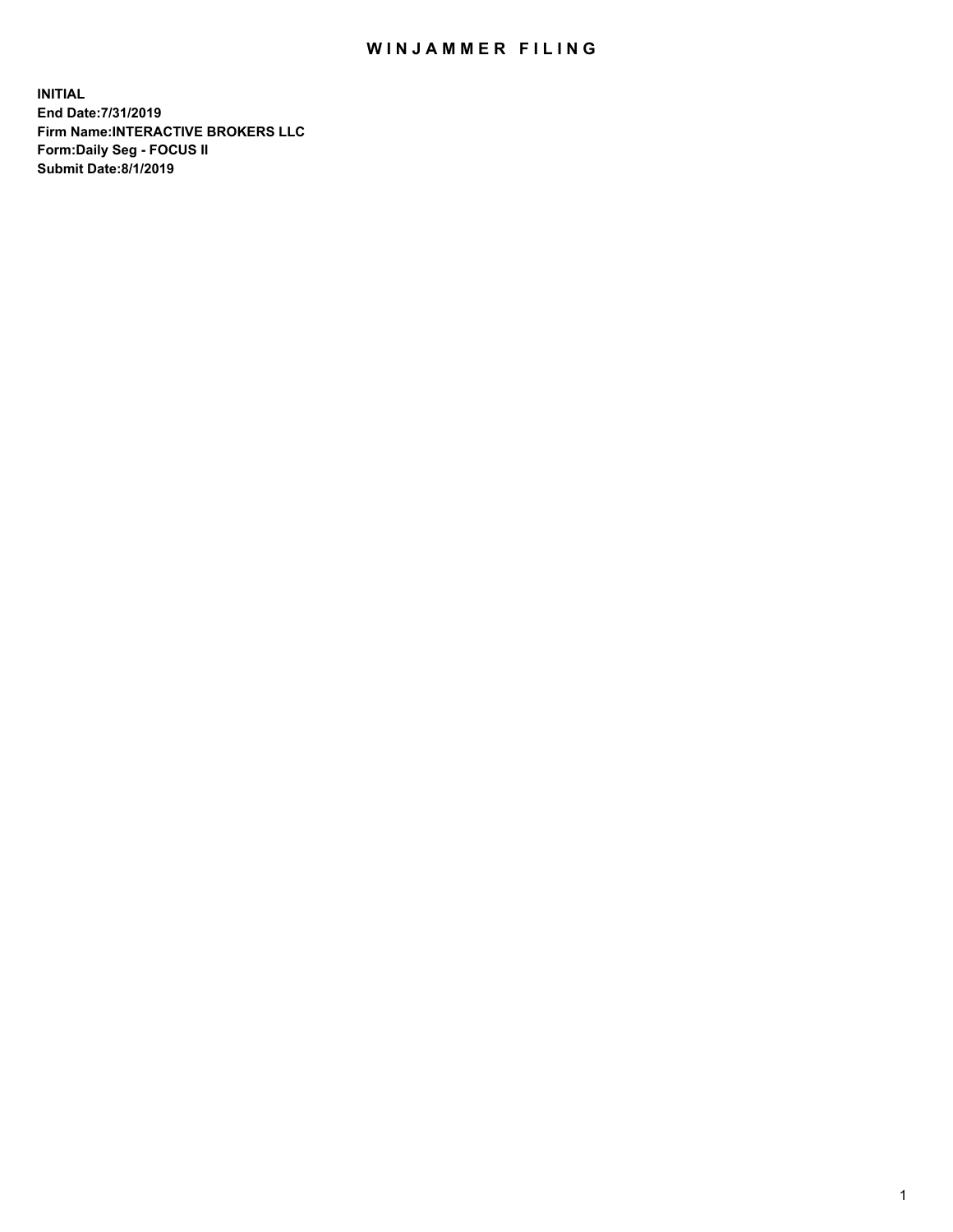**INITIAL End Date:7/31/2019 Firm Name:INTERACTIVE BROKERS LLC Form:Daily Seg - FOCUS II Submit Date:8/1/2019 Daily Segregation - Cover Page**

| Name of Company                                                                                                                                                                                                                                                                                                                | <b>INTERACTIVE BROKERS LLC</b>                                                                  |
|--------------------------------------------------------------------------------------------------------------------------------------------------------------------------------------------------------------------------------------------------------------------------------------------------------------------------------|-------------------------------------------------------------------------------------------------|
| <b>Contact Name</b>                                                                                                                                                                                                                                                                                                            | <b>James Menicucci</b>                                                                          |
| <b>Contact Phone Number</b>                                                                                                                                                                                                                                                                                                    | 203-618-8085                                                                                    |
| <b>Contact Email Address</b>                                                                                                                                                                                                                                                                                                   | jmenicucci@interactivebrokers.c<br>om                                                           |
| FCM's Customer Segregated Funds Residual Interest Target (choose one):<br>a. Minimum dollar amount: ; or<br>b. Minimum percentage of customer segregated funds required:% ; or<br>c. Dollar amount range between: and; or<br>d. Percentage range of customer segregated funds required between:% and%.                         | $\overline{\mathbf{0}}$<br>$\overline{\mathbf{0}}$<br>155,000,000 245,000,000<br>0 <sub>0</sub> |
| FCM's Customer Secured Amount Funds Residual Interest Target (choose one):<br>a. Minimum dollar amount: ; or<br>b. Minimum percentage of customer secured funds required:%; or<br>c. Dollar amount range between: and; or<br>d. Percentage range of customer secured funds required between:% and%.                            | $\overline{\mathbf{0}}$<br>$\mathbf 0$<br>80,000,000 120,000,000<br>0 <sub>0</sub>              |
| FCM's Cleared Swaps Customer Collateral Residual Interest Target (choose one):<br>a. Minimum dollar amount: ; or<br>b. Minimum percentage of cleared swaps customer collateral required:% ; or<br>c. Dollar amount range between: and; or<br>d. Percentage range of cleared swaps customer collateral required between:% and%. | $\overline{\mathbf{0}}$<br>$\underline{\mathbf{0}}$<br>0 <sub>0</sub><br>00                     |

Attach supporting documents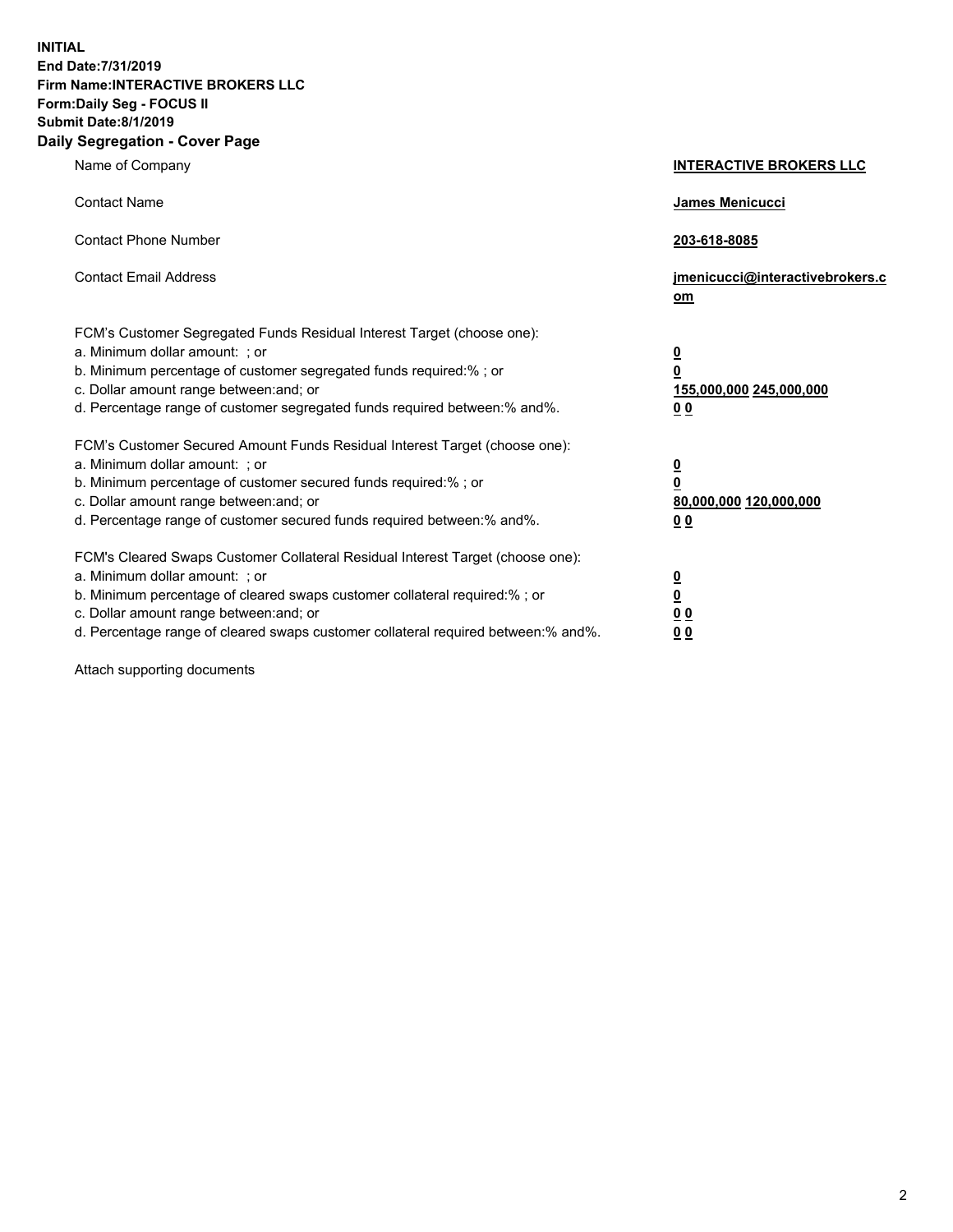## **INITIAL End Date:7/31/2019 Firm Name:INTERACTIVE BROKERS LLC Form:Daily Seg - FOCUS II Submit Date:8/1/2019 Daily Segregation - Secured Amounts**

|     | Dany Ocgregation - oceaned Amounte                                                                         |                                  |
|-----|------------------------------------------------------------------------------------------------------------|----------------------------------|
|     | Foreign Futures and Foreign Options Secured Amounts                                                        |                                  |
|     | Amount required to be set aside pursuant to law, rule or regulation of a foreign                           | $0$ [7305]                       |
|     | government or a rule of a self-regulatory organization authorized thereunder                               |                                  |
| 1.  | Net ledger balance - Foreign Futures and Foreign Option Trading - All Customers                            |                                  |
|     | A. Cash                                                                                                    | 469,570,345 [7315]               |
|     | B. Securities (at market)                                                                                  | $0$ [7317]                       |
| 2.  | Net unrealized profit (loss) in open futures contracts traded on a foreign board of trade                  | 14,549,477 [7325]                |
| 3.  | Exchange traded options                                                                                    |                                  |
|     | a. Market value of open option contracts purchased on a foreign board of trade                             | 57,747 [7335]                    |
|     | b. Market value of open contracts granted (sold) on a foreign board of trade                               | -28,728 [7337]                   |
| 4.  | Net equity (deficit) (add lines 1.2. and 3.)                                                               | 484,148,841 [7345]               |
| 5.  | Account liquidating to a deficit and account with a debit balances - gross amount                          | 36,936 [7351]                    |
|     | Less: amount offset by customer owned securities                                                           | 0 [7352] 36,936 [7354]           |
| 6.  | Amount required to be set aside as the secured amount - Net Liquidating Equity                             | 484, 185, 777 [7355]             |
|     | Method (add lines 4 and 5)                                                                                 |                                  |
| 7.  | Greater of amount required to be set aside pursuant to foreign jurisdiction (above) or line                | 484, 185, 777 [7360]             |
|     | 6.                                                                                                         |                                  |
|     | FUNDS DEPOSITED IN SEPARATE REGULATION 30.7 ACCOUNTS                                                       |                                  |
| 1.  | Cash in banks                                                                                              |                                  |
|     | A. Banks located in the United States                                                                      | 74,098,268 [7500]                |
|     | B. Other banks qualified under Regulation 30.7                                                             | 0 [7520] 74,098,268 [7530]       |
| 2.  | Securities                                                                                                 |                                  |
|     | A. In safekeeping with banks located in the United States                                                  | 461,491,238 [7540]               |
|     | B. In safekeeping with other banks qualified under Regulation 30.7                                         | 0 [7560] 461,491,238 [7570]      |
| 3.  | Equities with registered futures commission merchants                                                      |                                  |
|     | A. Cash                                                                                                    | $0$ [7580]                       |
|     | <b>B.</b> Securities                                                                                       | <u>0</u> [7590]                  |
|     | C. Unrealized gain (loss) on open futures contracts                                                        | $0$ [7600]                       |
|     | D. Value of long option contracts                                                                          | 0 [7610]                         |
|     | E. Value of short option contracts                                                                         | 0 [7615] 0 [7620]                |
| 4.  | Amounts held by clearing organizations of foreign boards of trade                                          |                                  |
|     | A. Cash                                                                                                    | $0$ [7640]                       |
|     | <b>B.</b> Securities                                                                                       | <u>0</u> [7650]                  |
|     | C. Amount due to (from) clearing organization - daily variation                                            | $0$ [7660]                       |
|     | D. Value of long option contracts                                                                          | $0$ [7670]                       |
|     | E. Value of short option contracts                                                                         | 0 [7675] 0 [7680]                |
| 5.  | Amounts held by members of foreign boards of trade                                                         |                                  |
|     | A. Cash                                                                                                    | 72,728,258 [7700]                |
|     | <b>B.</b> Securities                                                                                       | $0$ [7710]                       |
|     | C. Unrealized gain (loss) on open futures contracts                                                        | 5,835,728 [7720]                 |
|     | D. Value of long option contracts                                                                          | 57,747 [7730]                    |
|     | E. Value of short option contracts                                                                         | -28,728 [7735] 78,593,005 [7740] |
| 6.  | Amounts with other depositories designated by a foreign board of trade                                     | $0$ [7760]                       |
| 7.  | Segregated funds on hand                                                                                   | $0$ [7765]                       |
| 8.  | Total funds in separate section 30.7 accounts                                                              | 614, 182, 511 [7770]             |
| 9.  | Excess (deficiency) Set Aside for Secured Amount (subtract line 7 Secured Statement<br>Page 1 from Line 8) | 129,996,734 [7380]               |
| 10. | Management Target Amount for Excess funds in separate section 30.7 accounts                                | 80,000,000 [7780]                |
| 11. | Excess (deficiency) funds in separate 30.7 accounts over (under) Management Target                         | 49,996,734 [7785]                |
|     |                                                                                                            |                                  |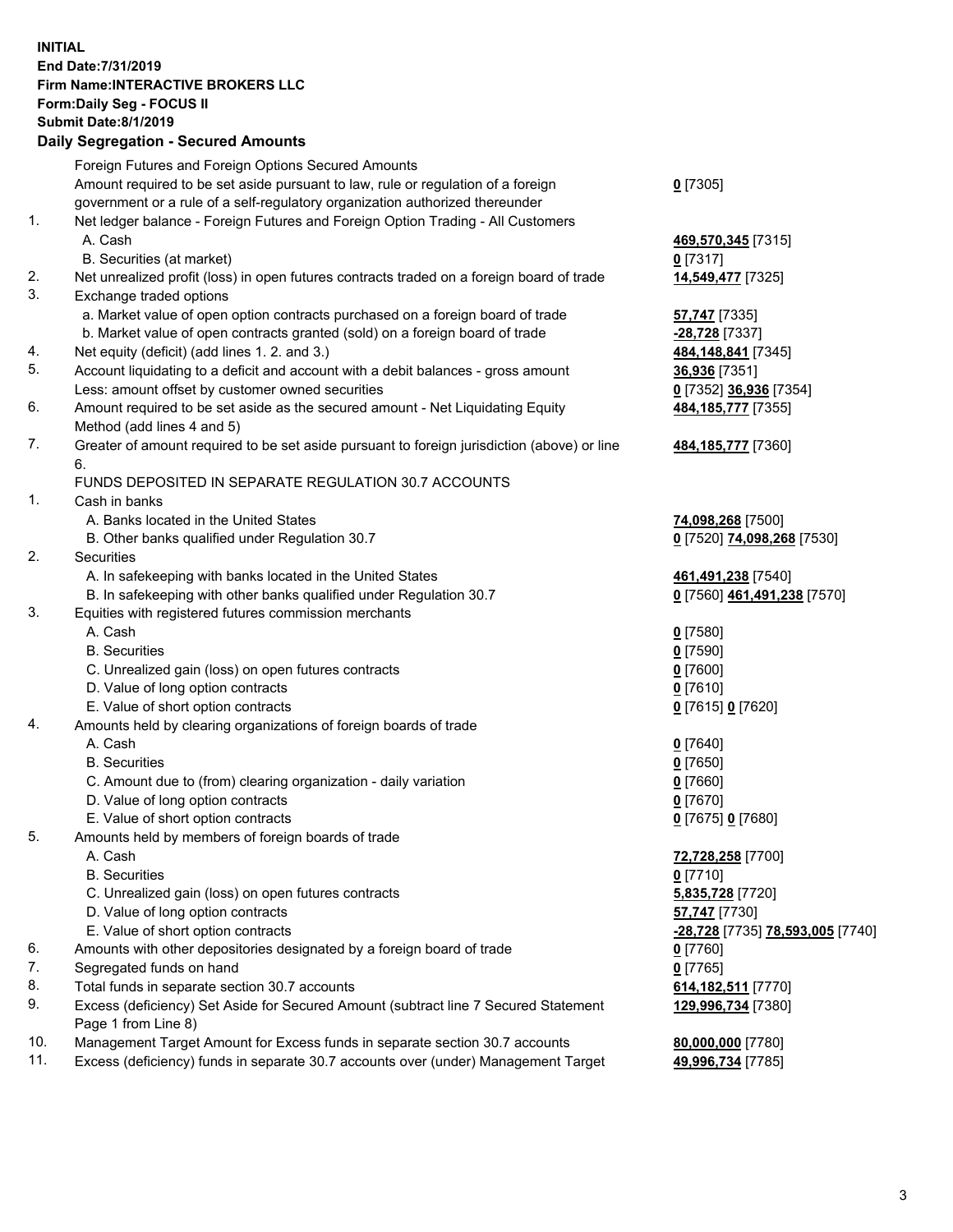**INITIAL End Date:7/31/2019 Firm Name:INTERACTIVE BROKERS LLC Form:Daily Seg - FOCUS II Submit Date:8/1/2019 Daily Segregation - Segregation Statement** SEGREGATION REQUIREMENTS(Section 4d(2) of the CEAct) 1. Net ledger balance A. Cash **4,064,842,407** [7010] B. Securities (at market) **0** [7020] 2. Net unrealized profit (loss) in open futures contracts traded on a contract market **-57,396,778** [7030] 3. Exchange traded options A. Add market value of open option contracts purchased on a contract market **195,219,381** [7032] B. Deduct market value of open option contracts granted (sold) on a contract market **-225,932,715** [7033] 4. Net equity (deficit) (add lines 1, 2 and 3) **3,976,732,295** [7040] 5. Accounts liquidating to a deficit and accounts with debit balances - gross amount **1,222,973** [7045] Less: amount offset by customer securities **0** [7047] **1,222,973** [7050] 6. Amount required to be segregated (add lines 4 and 5) **3,977,955,268** [7060] FUNDS IN SEGREGATED ACCOUNTS 7. Deposited in segregated funds bank accounts A. Cash **922,664,860** [7070] B. Securities representing investments of customers' funds (at market) **2,043,604,580** [7080] C. Securities held for particular customers or option customers in lieu of cash (at market) **0** [7090] 8. Margins on deposit with derivatives clearing organizations of contract markets A. Cash **5,739,405** [7100] B. Securities representing investments of customers' funds (at market) **1,239,695,313** [7110] C. Securities held for particular customers or option customers in lieu of cash (at market) **0** [7120] 9. Net settlement from (to) derivatives clearing organizations of contract markets **5,579,638** [7130] 10. Exchange traded options A. Value of open long option contracts **195,360,308** [7132] B. Value of open short option contracts **-226,121,794** [7133] 11. Net equities with other FCMs A. Net liquidating equity **0** [7140] B. Securities representing investments of customers' funds (at market) **0** [7160] C. Securities held for particular customers or option customers in lieu of cash (at market) **0** [7170] 12. Segregated funds on hand **0** [7150] 13. Total amount in segregation (add lines 7 through 12) **4,186,522,310** [7180] 14. Excess (deficiency) funds in segregation (subtract line 6 from line 13) **208,567,042** [7190] 15. Management Target Amount for Excess funds in segregation **155,000,000** [7194] **53,567,042** [7198]

16. Excess (deficiency) funds in segregation over (under) Management Target Amount Excess